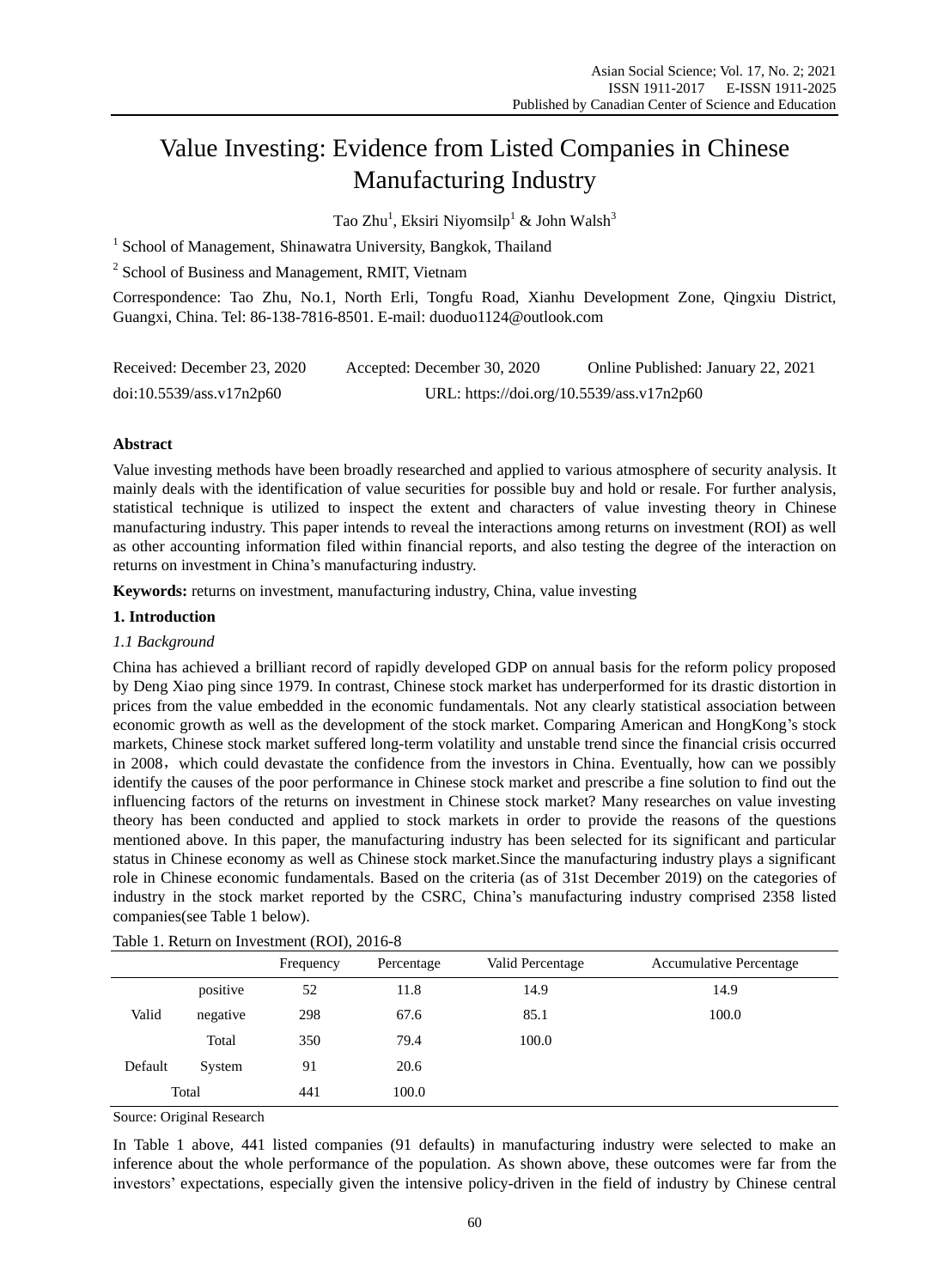government. During 2016-8, only 14.5% listed manufacturing companies gained positive rewards on their investments, while 85.1% showed negative outcomes. The bad performance might have resulted from systematic problems in the whole market, inefficient management in finance or both.

During 2016-8 years, only 14.5% listed companies acquired positive ROI which was from the capital increase, profits or both, while 85.1% listed companies in manufacturing industry suffered a failure to satisfy their shareholders. The performance of ROI (2016-8) suggested that the listed companies in manufacturing industry should experience a tough period which might be caused by the overall economic environment or its bad management in finance.

# *1.2 Research Objectives and Questions*

# 1.2.1 Research Objectives

(1) To identify the influencing factors of ROI in Chinese manufacturing industry. (2) To inspect the degree of the interaction among ROI and its influencing elements. (3) To discover the variation of influential elements and the associations among them.

#### 1.2.2 Research Questions

(1) What are the influencing factors of ROI in Chinese manufacturing industry? (2) What is the character and degree of the associations among ROI and its influential elements? (3) What are the influencing factors of ROI themselves influenced by and what are the relationships between each other?

## *1.3 Research Framework*



#### *1.4 Proposed Hypotheses*

According to the research framework shown above, the research hypotheses can be established as below:

H1: ROI is associated with solvency.

- H2: ROI is associated with profitability.
- H3: ROI is associated with efficiency.
- H4: ROI is associated with growth capacity.
- H5: ROI is associated with price position.

The proposed hypotheses will be examined in null style with a 95% level of confidence.

#### **2. Review of Literature**

Value investing principle was proposed by Benjamin Graham, who insisted that securities should not be exchanged beyond their intrinsic value. Value investors who adopt this strategy and believe the market overreacts to misunderstanding by market participants, actively seek the undervalued stocks. VIT seldom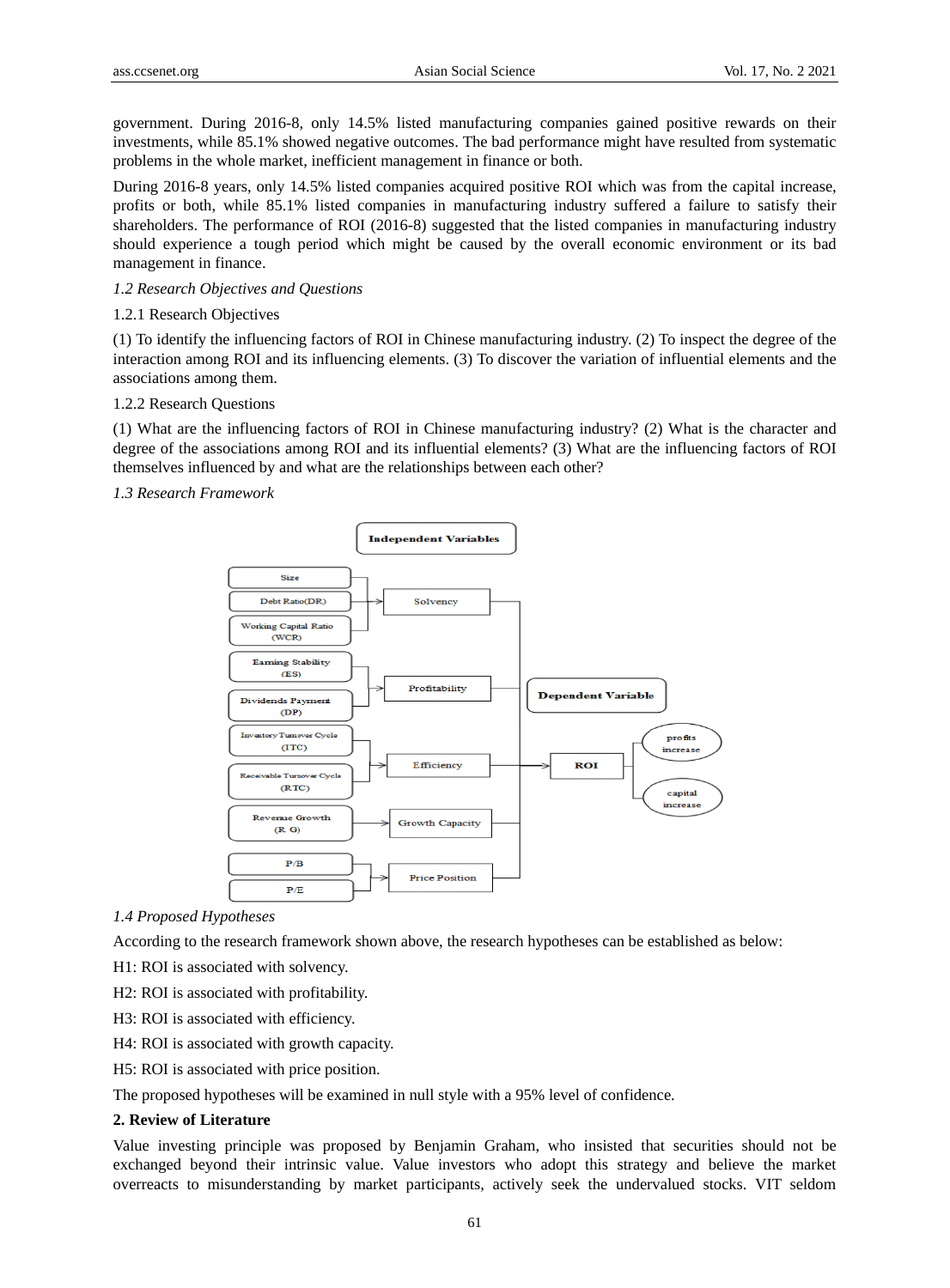employs the modern statistics to predict the price as well as trend of the stock market, and emphasizes over long-term performance of the listed corporate by analyzing the financial statements so as to found safe investing standardized framework. Benjamin Graham had suggested 7 criteria for defensive investors:

(1) Adequate Size of enterprise. Not less than \$100millions of annual sales for industrial company and not less than \$50 millions of total asset for a public utility company. (2) Sufficiently Strong Financial Condition. Usually current asset is at least 2.0times current liability according to investing circle, and also long term debt can not exceed the net current asset (or working capital). (3) Earning Stability. The corporate made a profit in the past ten years. (4) Dividend Record. Uninterrupted 20 years payment. (5) Moderate Price/Earning Ratio. Current price should not be more than 15 times average earnings in the past 3 years. (6) Moderate Ratio of Price to Asset. Current price should not be 1.5times the book value. If P/E is less than 15times, it could justify correspondingly higher multiplier of assets. So we can arrive at a formula: P/E multiplies P/A equals to 22.5 times. (7) Earning growth. A minimal increase of at least 1/3 in per share earnings in past ten years using 3-year averages at the beginning and end. (Graham, 2003).

All above seven criteria mentioned literally are concentration of a set of quantitative analysis on financial statement in <Intelligent Investor> (Graham, 2003) that described quantitative and qualitative factors in analysis of security and concluded both relation and difference. Also, Benjamin proposed five therapies for aggressive investors as follows: (1) Financial condition:current asset at least 1.5times current liabilities,and debt not more than 110% of net current assets (for industry companies); (2) Earning stability: No deficit in the last five years covered in the Stock Guide; (3) Dividend record :some current dividend; (4) Earning growth: last years earning more than those of 1965; (5) Price: less than 120% net tangible assets.

Besides the standards above for two different investors, Benjamin established further specific standards for stocks' selection in three various industries comprising railway, public utility and industry. In the <Security Analysis > written by Benjamin and Dodd (1951), the investing outcomes in industry suggested the character of the industry is so distinguished from railway and utility which is more unexpected and the size is the critical indicator in selecting industrial stocks.

Value investing methods have been widely adopted and researched in many levels of security analysis, the value investment mainly deals with the identification of value securities for possible buy and hold or sold. The validity and efficiency of value investing theory have been tested by academic scholars from many major stock markets.

The followers of Benjamin have put forward the value investment by academic research and practice. Basu (1977) discovered the stocks with lower P/E better performed than the one with higher ratio. A portfolio created on Gramham's framework from 1974-1981 can produce more satisfactory returns from the value stock. (Oppenheimer, 1984). Chan, Hamao and Lakonishok (1991) conducted a test on a basis of book to market, earning to price and cash flow to price ratio to prove the efficiency of VIT which suggested that it could produce more returns than average in Japan.

Fama and French (1992) discovered that the returns on value investing portfolio could exceed the average performance of the whole stock market by examining the returns from the portfolio with low book to market price comparing to the portfolio with high book to market price, and they also suggested that the returns discrepancy might be related to diversified level of risk. Lakonishok, Shleifer and Vishny (1994) argued that the returns discrepancy was related to agency costs and investors behaviors rather than diversified level of risks. Fama and French (1998) revealed that in most of studied countries value stocks earn more average returns than growth which were categorized to be at similar level of risks through standard deviation assessment.Chan, Karceski and Laknoishok (2004) suggested that book to market ratio was a metric for measuring the growth capacity, lower ratio indicated higher expectation of the market, and higher ratio was on the contrary, thus if the investors purchase the stock with the low book to market, they will beat the market.

Bruce C.N. Greenwald Judd Kahn, Paul D. Sonkin. Michael van Biema, primarily delved on some traditional financial variables to further the analytic technique in measuring the assets, profitability and revenue growth which further proved the validity of VIT. Another follower Joseph D Piotroski (2000) tested the validity of value investment on a broad portfolio of high book to market firms, the results indicated that investing in high B/M companies could outperformed the low B/M ones by increasing 75% annually or at least 23% from 1976-1996. Greenblatt (2006) discovered that it could prevail over the average performance of stock market by selecting the stock on a basis of return on capital (ROC) and the EBIT to enterprise. Seung-Woog (2006) compared the value-oriented portfolio with growth-oriented portfolio in contraction and expansion period of business cycle, and found that the value-oriented portfolio outperformed the growth-oriented portfolio throughout the business cycle. Larkin (2009) found that value investing methods were effective in some abnormal situation and also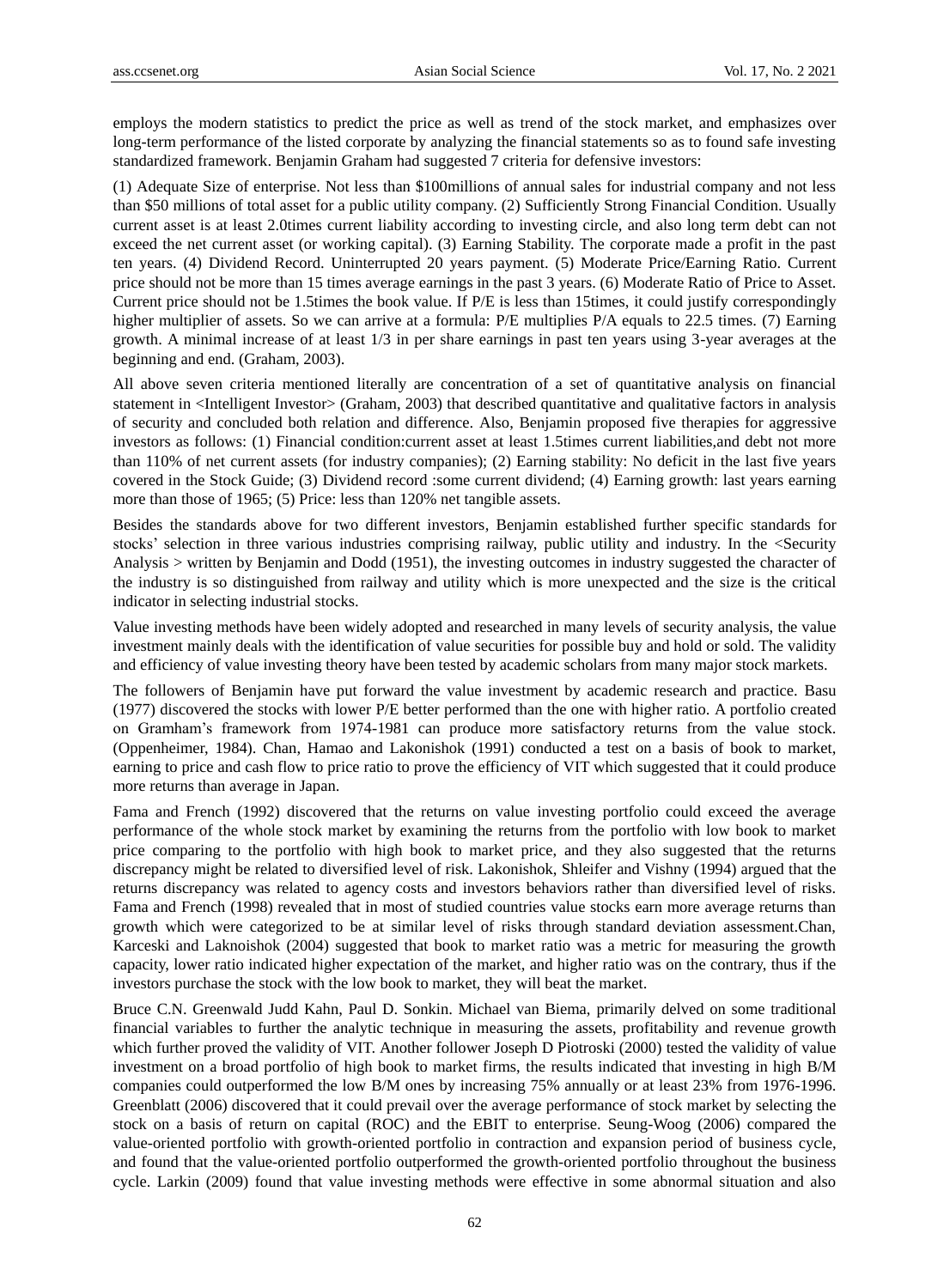generate abnormal returns. Hemwashirawarakorn and Intara (2008) conducted a research on VIT in Thailand's stock market, they concluded that value investing approach produced higher returns than average from 2003-2007. Paiboon Sareewiwatthana (2011) employed three basic screening rules (P/E, P/B, Dividends yields) to test the validity of VIT in Thailand's stock market from 1996-2010.

In recent 20 years, very small group of researchers paid attention on the development of value investing study in Chinese A-share market comparing to other developed stock markets. Some researches mainly deals with testing the feasibility on application of value investing methodology in Chinese A-share market, for instance, Lu Xuan (2001) used the methods of Ou & penman (1989) and Abarbanell & Bushee (1997) to analyze the annual report of A-share company, and proved that the information provided in the financial report of the listed company is helpful to predict the future profit of the company from the qualitative and quantitative perspectives. Zhang Ping (2006) constructed a two-dimensional investment strategy by decomposing the return of investors into the value-added of the stock object itself and the return of the stock price in the process of deviating from the value. The value judgment index B / M is used to show whether the stock price deviates from the value, and the value movement index ROA is used to show the change of the value of the stock object itself. Through empirical research, the effectiveness of the investment strategy based on this method is confirmed. At the same time, it also verifies that in recent years, the Chinese stock market is constantly mature and developing, and the law of value plays an increasingly important role in the market.

Lu Dayin (2006) discussed the theoretical basis of stock price, B / M, S / P and E / P to define value share and growth share. The empirical test shows that the return rate of the value stock portfolio based on the share price, net market value ratio and market selling rate can be higher than that of the growth stock portfolio, that is, the return rate of the value stock portfolio can be higher than that of the growth stock portfolio based on the value stock strategy. Sun Mei (2009) used the market to net ratio model to prove the applicability of value investment in China. Even in the international financial crisis, value investment shows a strong momentum. Yi zuqiong (2010) took all the stock data traded in Shanghai Stock Exchange from 1998 to 2009 as samples, and took the four most commonly used indicators  $B / M$ ,  $E / P$ ,  $S / P$  and  $C / P$  of foreign scholars to build value-based portfolio and Growth Portfolio, and compared the returns of these two portfolios during the sample period, and concluded that the value-based portfolio based on B / M, S / P and C / P can be built in most of the time Over the past few years, the growth portfolio has been significantly defeated and excess return has been achieved.

Luo Xin (2010) deeply studied the application of value-based investment analysis in China's securities investment, analyzed the basic theory and development process of securities investment, discussed the inevitability and feasibility of value-based investment, studied the relationship between financial analysis and value-based investment, and conducted empirical research. The results show that value-based investment plays a decisive role in securities investment.Lin Shu, Xia Heping, Zhang Cheng (2011) constructs single variable and dual variable portfolios based on E / P, B / M, C / P, GS. The results show that the holding yield of value stock portfolio is significantly higher than that of attractive stock portfolio in the first two years of holding period, but there is no significant difference in the third year; Compared with the single variable portfolio, the two variable portfolio has a more significant return reversal, and the value investment strategy is still applicable in China's stock market. Starting from the basic principle of value investment, Lu Fan (2012) studied the applicability of value investment strategy in China's securities market. After empirical research, he came to the following conclusion: the system of the securities market is constantly improving, the number of investors is also increasing, and the investment value concept will become the mainstream investment concept in China's stock market.

Huang Hui ping and Huang Bo (2012) suggested that value investment is also effective in Chinese stock market (1998-2009) by examining 14655 listed companies via fundamental analysis. Ke Yuan (2011) also documented that fundamental analysis still well work by employing amended MPT(Modern Portfolio Theory) which can eliminate β's effects in calculating the equation while investing in SSE180 index. Gan wei ming et al. (2018) proved the validity of value investment by adoption of MFPM to test 475 listed enterprises in A-share market (2007-2016). And some scholars tended to discover the correlation of certain accounting information by using statistical inference. Lai xiao cong et al. (2013) tested the correlation of the market value and other accounting figures (2009-2011) in a sample of 619 enterprises by employing linear regression and proved value investing still works.

In this paper, statistical technique will be utilized to examine the validity of value investing methods in China's manufacturing industry in which seldom value investing researchers deal with while most of value investing researchers conducted the research on value investment in the whole stock market.Tao Zhu et al. (2020) started to focus on the application of value investing methods in specific atmosphere of Chinese mining industry and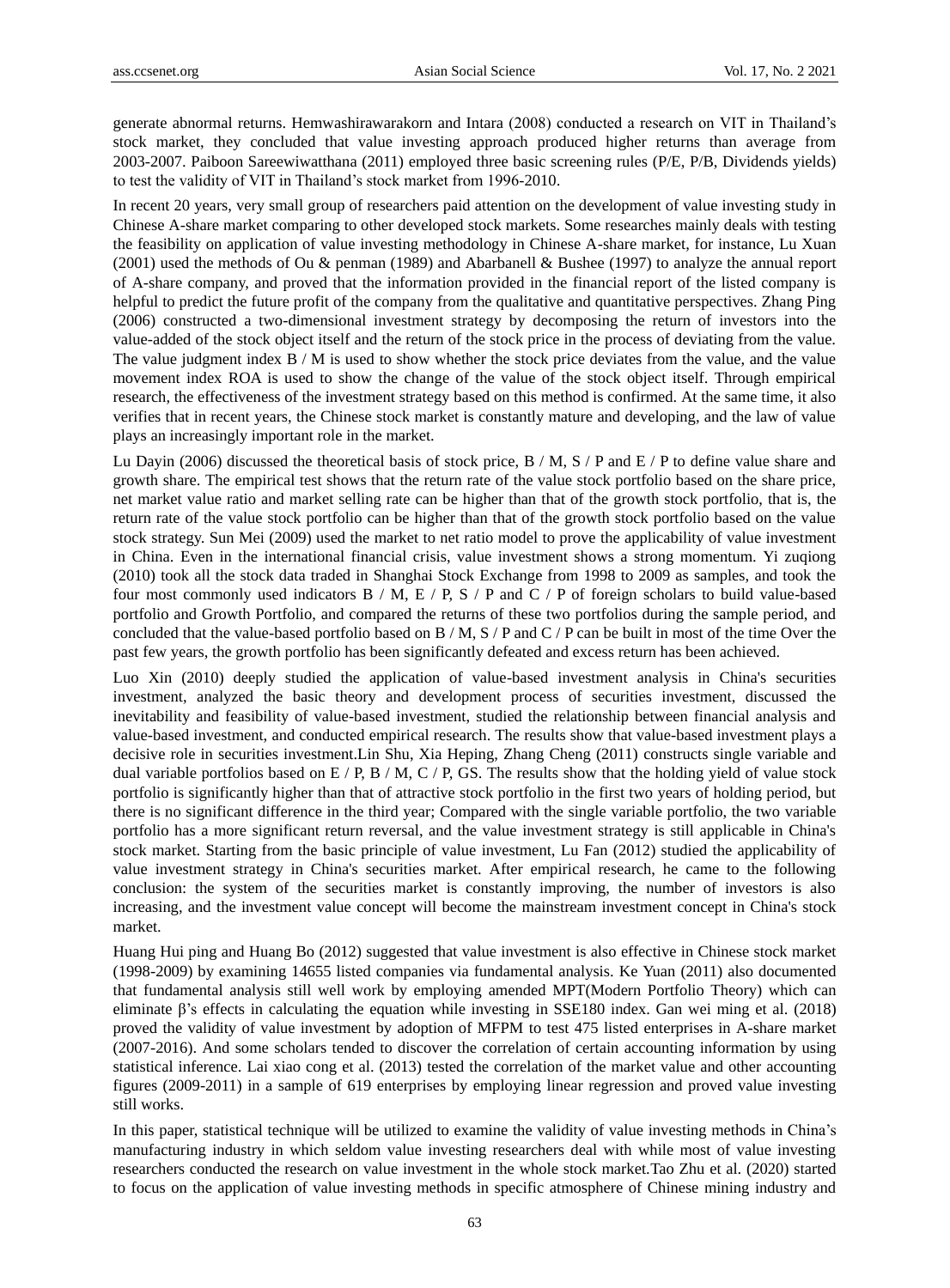intended to test the validity of the theory derived from Benjamin.Thus, this paper intends to deepen and broaden value investing research into another sectoral line of industry so as to bridge the academic gap in China.

# **3. Methodology of Research**

## *3.1 Determination of Population*

In the paper, 2358 manufacturing listed companies in Chinese stock market will be defined as research population as of 31st December 2019, according to the classification released by CSRC.

## *3.2 Analysis of Data*

Traditional financial analysis and statistical inference will be combined to analyze the data. In this paper, traditional financial analysis of accounting figures is shown as below:

(1) ROI 2016-8: 1. +; 2. -

(2) Size: Calculated from revenue 2015.1. less than ¥5 bn: small; 2. between ¥5-15 bn:medium; 3.larger than ¥15 bn: large

(3) DR 2015: 1.less than 0.4; 2. 0.4-0.7; 3.more than0.7

(4) WCR2015: 1. more than1.5; 2. not more than 1.5

(5) ES: Profitable for 2013-5 years. 1. Yes 2. No

(6) DP: Some dividend paid in 2013-5. 1. Yes 2. No

(7) ITC 2013-5: 1.less than 30; 2. 30-90; 3. more than 90 (unit:day)

(8) RTC 2013-5: 1. less than 90; 2. 90-180; 3. more than 180 (unit:day)

(9) RG: revenue growth for 2013-5. 1. Yes 2. No

(10) P/E 2013-5: Price is taken from the end of 2015 and the earning per share is the averaging three years from2013-5. 1. less than 15.0; 2. 15.0-30.0; 3. more than 30.0; 4. negative

(11) P/B 2015: the value of P and the book value are taken from the end of 2015. 1. less than 1.0; 2. less than 3.0 ; 3. 3.0-10.0 ; 4. more than 10.0

As mentioned above, statistical inference also can assist in testing the associations between ROI and other proposed financial figures. SPSS software is employed to test the hypotheses proposed in 1.4.

## **4. Findings and Discussion**

In this paper, 350 manufacturing listed companies were chosen for research. A further 91 sample units have been excluded for their relatively shorter time span which can not fulfill the requirement of analysis.

*4.1 Descriptive Analysis* 

Table 2. Size 2015

|                        | Frequency | Percentage $(\%)$ |
|------------------------|-----------|-------------------|
| Small (<5billions)     | 249       | 71.1              |
| Medium (5-15 billions) | 46        | 13.1              |
| Large $(>15$ billions) | 55        | 15.7              |
| N                      | 350       |                   |

Source: Original Research

Table 3. DR2015

|             | Frequency | Percentage (%) |
|-------------|-----------|----------------|
| < 0.4       | 175       | 50.0           |
| $0.4 - 0.7$ | 148       | 42.3           |
| > 0.7       | 27        | 7.7            |
| N           | 350       |                |

Source: Original Research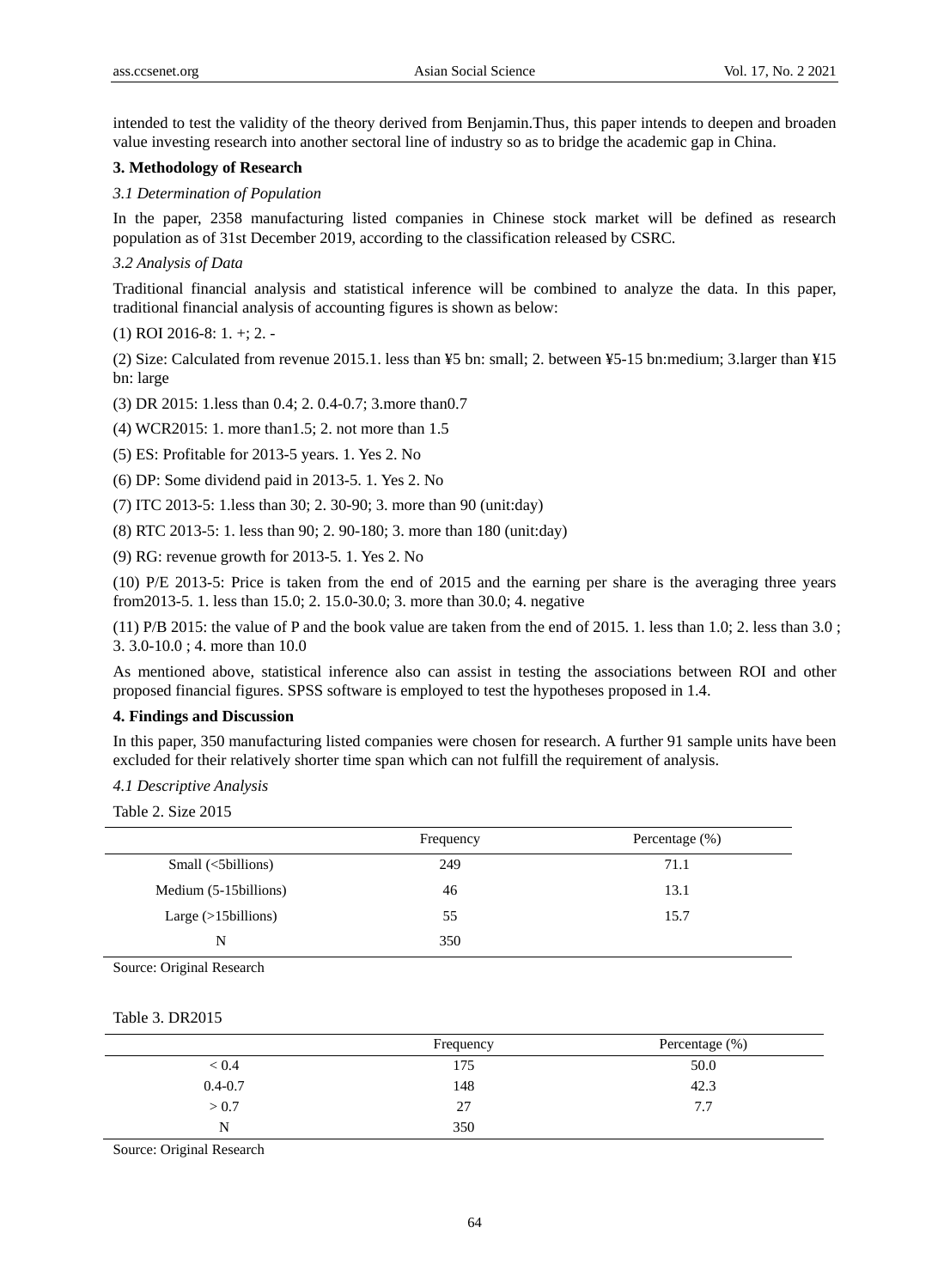#### Table 4. WCR 2015

|       | Frequency | Percentage (%) |
|-------|-----------|----------------|
| د.⊥ ≥ | 195       | 55.7           |
| >1.5  | 155       | 44.3           |
| N     | 350       |                |

Source: Original Research

As shown above, Table 2, 3 and 4 indicate that the Size, DR and WCR are formulated as solvency construct as an independent group. The outcomes for DR and WCR suggests relatively serious problems of liquidity for approximately half of the listed companies. A risk of bankruptcy may emerge if it cannot be promptly solved.

Another independent group is established by a combination of ES (Earning Stability) and DP (Dividends Payment) which construct profitability of the listed companies in Chinese manufacturing industry, as described in Tables 5 and 6 below.

Table 5. ES2013-5

|     | Frequency | Percentage (%) |
|-----|-----------|----------------|
| Yes | 286       | 81.7<br>-      |
| No  | 64        | 18.3           |
| N   | 350       |                |

Source: Original Research

Table 6. DP 2013-5.

|     | Frequency | Percentage (%) |
|-----|-----------|----------------|
| Yes | 309       | 88.3           |
| No  | -41       | 11.7           |
| N   | 350       |                |

Source: Original Research

These outcomes of profitability construct shown above suggest that majority of the sampling listed companies investigated are rewarding based on these calculation. However, the ROI does not reflect the results of the profitability construct. The next outcomes relates to the efficiency construct including ITC and RTC, as presented below.

Table 7. ITC2013-5

|             | Frequency | Percentage $(\%)$ |
|-------------|-----------|-------------------|
| $<$ 30 days | 22        | 6.3               |
| 30-90 days  | 139       | 39.7              |
| $> 90$ days | 189       | 54.0              |
| N           | 350       |                   |

Source: Original Research

Table 8. RTC 2013-5

|              | Frequency | Percentage (%) |
|--------------|-----------|----------------|
| $< 90$ days  | 165       | 47.1           |
| 90-180 days  | 122       | 34.9           |
| $> 180$ days | 63        | 18.0           |
| N            | 350       |                |

Source: Original Research

The outcomes of both ITC as well as RTC presented a low level of efficiency among the listed companies investigated, since ITC and RTC are longer than its optimal expectation. It possibly indicates bad management in operation.The following independent group is capacity for growth, which is defined as revenue growth (2013-5) (see Table 9 below).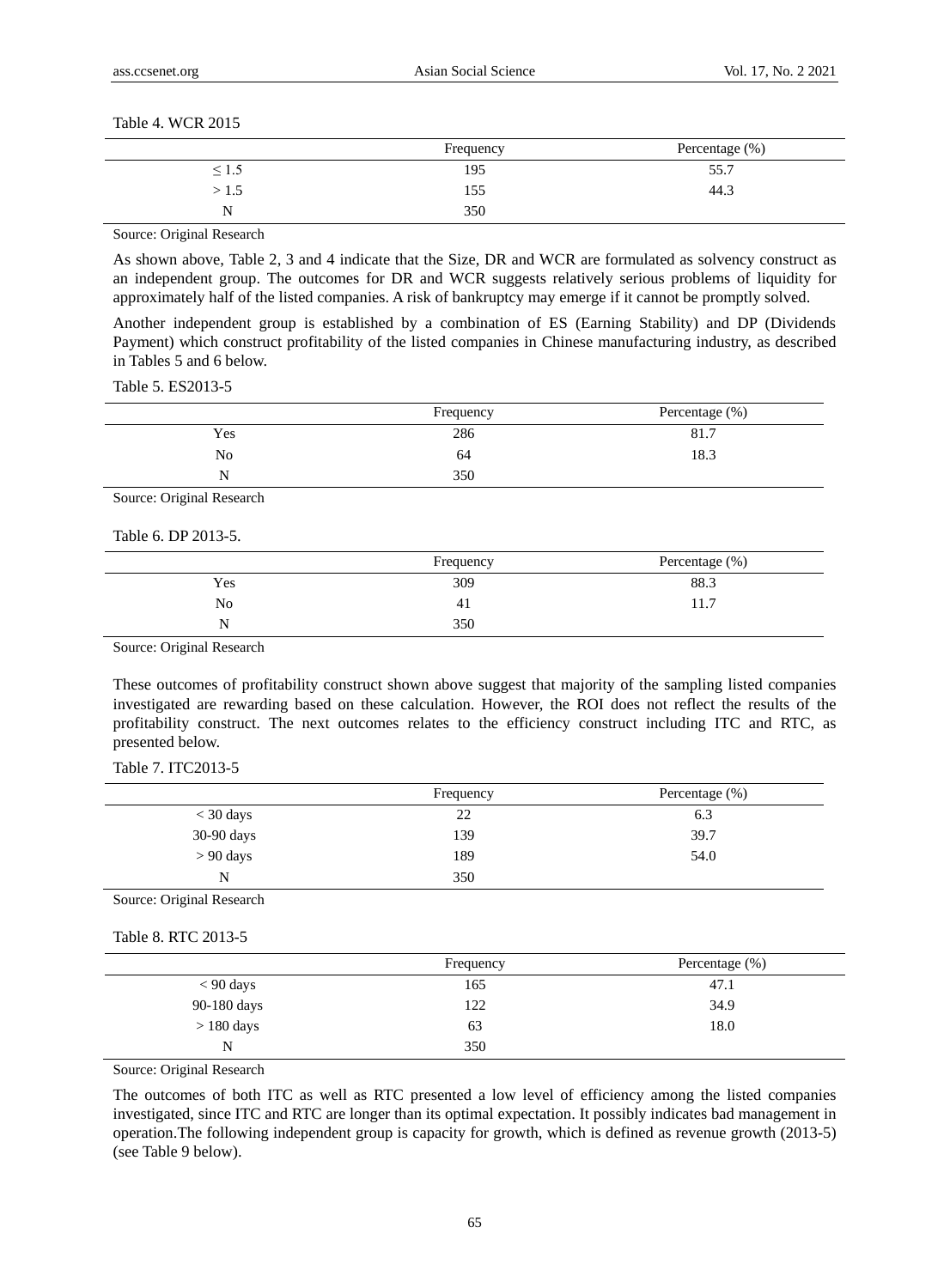#### Table 9. RG 2013-5

|     | Frequency | Percentage(%) |
|-----|-----------|---------------|
| Yes | 166       | 47.4          |
| No  | 184       | 52.6          |
| N   | 350       |               |

Source: Original Research

These outcomes show over 50% listed companies in Chinese manufacturing industry lack of growth in revenue. This negative result was strengthened by the outcomes for PE and P/B, which are described in Table 10 and 11 below.

Table 10. PE 2013-5

|           | Frequency | Percentage $(\%)$ |
|-----------|-----------|-------------------|
| < 15.0    | 35        | 10.0              |
| 15.0-30.0 | 65        | 18.6              |
| > 30.0    | 208       | 59.4              |
| Negative  | 42        | 12.0              |
| N         | 350       |                   |

Source: Original Research

## Table 11. P B 2013-5

|              | Frequency | Percentage (%) |  |  |  |
|--------------|-----------|----------------|--|--|--|
| < 1.0        | 20        | 5.7            |  |  |  |
| $1.0 - 3.0$  | 117       | 33.4           |  |  |  |
| $3.0 - 10.0$ | 181       | 51.7           |  |  |  |
| > 10.0       | 32        | 9.1            |  |  |  |
| N            | 350       |                |  |  |  |

Source: Original Research

These results suggest that approximately 51.7%-59.4% of the listed companies investigated were beyond their intrinsic value and a further 12.0% experienced a tough time for business in manufacturing industry for its negative earning per share.

Since the independent constructs have been established in the analysis above, the hypotheses testing is possible to be conducted.

#### *4.2 Test of Hypotheses*

The test of hypotheses explored the possible association among ROI (dependent variable) and Size, DR, WCR, ES, DP, ITC, RTC, RG, PB as well as PE (independent variables) shown in Table 2 to 11 above, and also the relationship among the independent variables.These hypotheses are tested via bivariate correlations (Pearson's R), as displayed in Table 12 below.

|  |  |  |  |  | Table 12. Test of Hypotheses |
|--|--|--|--|--|------------------------------|
|--|--|--|--|--|------------------------------|

|             | <b>ROI</b> | <b>PB</b>  | PE         | ES        | <b>SIZE</b>              | RG        | DR        | <b>WCR</b> | <b>ITC</b> | <b>RTC</b>               | DP        |
|-------------|------------|------------|------------|-----------|--------------------------|-----------|-----------|------------|------------|--------------------------|-----------|
| ROI         | ۰          | $0.348**$  | $0.345**$  | 0.052     | $-0.438**$               | 0.008     | $-0.051$  | 0.082      | 0.102      | $0.190**$                | 0.077     |
| PB.         | $0.348**$  | -          | $0.374**$  | $0.141**$ | $-0.327**$               | $-0.031$  | $-0.080$  | $0.141**$  | $0.120*$   | $0.113*$                 | $0.167**$ |
| PE          | $0.345**$  | $0.374**$  | $\sim$     | $0.529**$ | $-0.323**$               | $0.200**$ | $0.123*$  | $-0.035$   | 0.090      | $0.161**$                | $0.300**$ |
| <b>Size</b> | $-0.438**$ | $-0.327**$ | $-0.323**$ | $-0.064$  | $\overline{\phantom{a}}$ | 0.042     | $0.350**$ | $-0.307**$ | $-0.264**$ | $-0.205**$               | $-0.074$  |
| RTC         | $0.190**$  | $0.113*$   | $0.161**$  | 0.026     | $-0.205**$               | 0.097     | 0.000     | 0.092      | $0.271**$  | $\overline{\phantom{a}}$ | $-0.036$  |

Source: Original Research (\* significantly correlated at the 0.05 level; \*\* significantly correlated at the 0.01 level) (n = 350)

Table 12 shown above displays four statistically significant distributions, which indicates that ROI has associations with Size, RTC, PB and PE. Also, ROI is moderately negatively associated with Size, slightly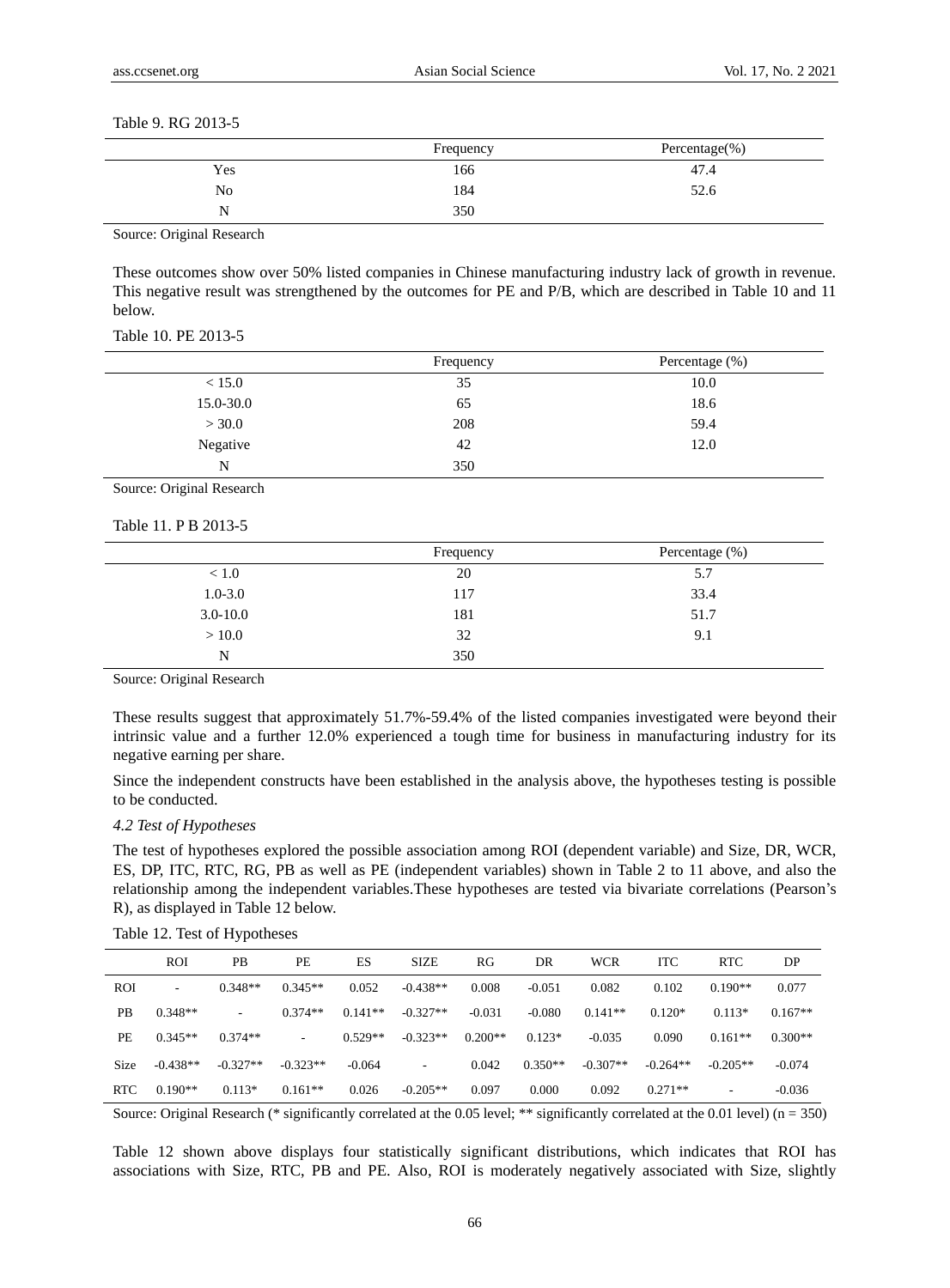positively correlated with RTC, PE as well as PB, which partly complies with the viewpoints of Benjamin (2003) and Tao Zhu (2020). Furthermore, the results accept the null hypotheses established by ROI and ES, RG, DR, WCR, ITC as well as DP which betrays the conclusions proposed by Benjamin (2003) and Tao Zhu (2020). Thus, value investing methods should be further studied within heterogeneous lines of industry in order to offer more specific advice to lay investors. Eventually, further correlation analysis of Size, PE, PB and RTC is also of a necessity for this paper.

Size of companies in this research seems the most powerful explanatory element which the coefficients are often negatively correlated with other factors investigated here, the result indicates that the larger companies tend to gain lower or negative ROI.

## **5. Discussion**

In this paper, statistical technique is employed to examine the validity of value investing methods in China's manufacturing industry in which seldom value investing researchers deal with while most of value investing researchers conducted the research on value investment in the whole stock market. This paper intends to deepen and broaden value investing research into another sectoral line of industry so as to bridge the academic gap in China.

These outcomes shown above suggest that ROI has associations with Size, RTC, PB as well as PE. Also, ROI is moderately negatively associated with Size, slightly positively correlated with RTC, PE and PB. However, ROI is not correlated with ES, RG, DR, WCR, ITC and DP, which is not consistent with prior researches of value investment such as Benjamin (2003) and Tao Zhu (2020).

## **6. Conclusion**

In this paper, five proposed hypotheses are examined and analyzed. Based on the results shown above, although 88.3% listed companies were profitable in 2013-5, 85.1% sampling listed companies gained negative ROI from 2016-8, nearly over half of listed companies from the sample suffered medium- or long-term solvency issue. And operational efficiency stayed at a relatively low level according to results for RTC and ITC. During 2013-5, 52.6% manufacturing listed companies' revenue had not grown annually which indicated half of the listed companies lack of growth capacity. The outcomes also implied that about 51.7%-59.4% listed companies in the study were priced beyond intrinsic value, and 12% listed companies were neglected by the stock market for its negative PE. A relevance analysis employed to examine the proposed hypotheses in 1.4 discover that ROI are correlated with four independent factors including Size, RTC,PB and PE that are affected by other accounting figures mentioned above.

#### **Acknowledgments**

I would like to express my gratitude first and foremost to my advisers Dr. Eksiri Niyomsilp, for his patient guidance, enthusiastic encouragement and useful critiques of this research work. I would also like to thank Dr.Chanchai, Dr.John for their attention, interaction and valuable suggestions during presentation. My grateful thanks are also extended to Ms Ratna Palasak, Mr. Jaturong Thopanith, Ms.Salinee Chaiwattanaporn and library staffs for administrative and technical support. I also would like to express my heartfelt gratitude to all of my former students who study in Thailand.Special thanks to my beloved family members for their greatest love support and encouragement throughout my study period.

## **References**

- Basu, S. (1977). Investment performance of common stocks in relation to their Price Earning ratios: A test of the efficient market hypothesis. *J. of Finance, 32*(3), 663-682. https://doi.org/10.1111/j.1540-6261.1977.tb01979.x
- Black, F., & Scholes, M. (1973). The Pricing of Options and Corporate Liabilities. *Journal of Political Economy, 81*(3), 637-654. https://doi.org/10.1086/260062
- Bruce, C. N., Kahn, G. J., Sonkin, P. D., & van Biema, M. (2001). *Value Investing: From Graham to Buffett and Beyond*. Wiley.
- Chan, L. K., & Lakonishok, J. (2004). Value and growth investing: Review and update. *Finance Analysts Journal, 60*(1), 71-86. https://doi.org/10.2469/faj.v60.n1.2593
- Chan, L. K., Hamao, Y., & Lakonishok, J. (1991). Fundamentals and stock return in Japan. *Journal of Finance, 46*(5), 1739-1764. https://doi.org/10.1111/j.1540-6261.1991.tb04642.x
- [Fama, E. F.](https://en.wikipedia.org/wiki/Eugene_Fama) (1970). Efficient capital markets: A review of theory and empirical work. *Journal of Finance, 47*(2),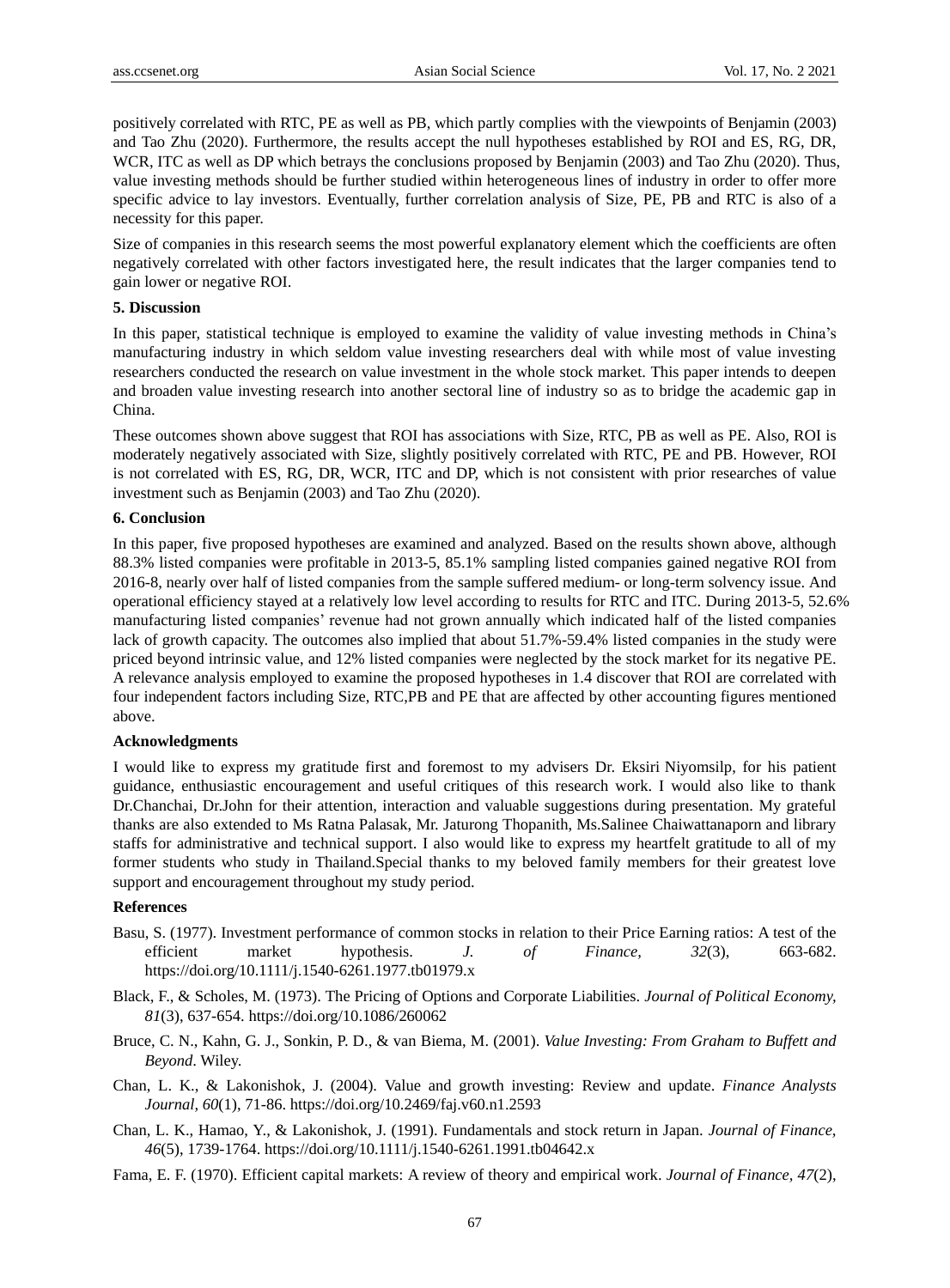383-417. https://doi.org/10.2307/2325486

- [Fama, E. F.,](https://en.wikipedia.org/wiki/Eugene_Fama) & [French, K. R.](https://en.wikipedia.org/wiki/Kenneth_French) (1992). The cross-section of expected stock returns. *Journal of Finance, 47*(2), 1975-1999. https://doi.org/10.1111/j.1540-6261.1992.tb04398.x
- [Fama, E. F.,](https://en.wikipedia.org/wiki/Eugene_Fama) & [French, K. R.](https://en.wikipedia.org/wiki/Kenneth_French) (1993). Common risk factors in the returns on stocks and bonds. *[Journal of](https://en.wikipedia.org/wiki/Journal_of_Financial_Economics)  [Financial Economics,](https://en.wikipedia.org/wiki/Journal_of_Financial_Economics) 33*(3). https://doi.org/10.1016/0304-405X(93)90023-5
- Fama, E. F., & French, K. R. (1997). Industry Costs of Equity. *Journal of Financial Economics, 43,* 153-193. https://doi.org/10.1016/S0304-405X(96)00896-3
- Fama, E. F., & French, K. R. (1998). Value verse growth: The international evidence. *Journal of Finance, 53*(6), 1975-1999. http://dx.doi.org/10.1111/0022-1082.00080
- Gan, W. M., & Zhang, D. X. (2018). An Empirical Study on Multi-Factor Pricing Model in Chinese Capital Market Based on Value Investment. *Economic Survey,* 136-140.
- Graham, B. (2003). *Intelligent Investor* (Revised ed., Chapter 14, pp. 348-349). Harper Collin Publisher.
- Graham, B. (2003). *Intelligent Investor* (Revised ed., Chapter 15, pp. 385-386). Harper Collin Publisher.
- Graham, B., & Dodd, D. L. (2009). *Security Analysis* (6th ed., Chapter 4, pp. 105-106). Mc Grow Hill.
- Greenblatt, J. (2006). *The little book that beat the market.* John Wiley & Sons, Hoboken.
- Hemwachirawarakorn, N., & Intara, P. (2009). Value investment and returns in Thai market. *NIDA Business Journal, 5*(5), 77-90.
- Huang, H. P., & Peng, B. (2012). Empirical Research of Value Investing-Based on the Financial Angel. *Economic Management,* 129-138.
- Klarman, S. A. (1991). *Margin of Safety: Risk-Averse Value Investing Strategies for the Thoughtful Investor.*
- La Potrta, R., Lakonishok, J., Shleifer, A., & Vishny, R. W. (1997). Good news for value stocks: Further evidence on market efficiency. *Journal of Finance, 52*(2), 1715-1742. https://doi.org/10.1111/j.1540-6261.1997.tb04825.x
- Lai, X. C., & Chen, F. (2013). Relevant Research and Regression Analysis of Value Investing in Security Market Based. *The theory and practice of finance and Economics,* 26-29.
- Lakin, P. J. (2009). Can individual investors capture the value premium? *Journal of Business & Economics Research, 7*(5), 25-34. https://doi.org/10.19030/jber.v7i5.2287
- Lakonishok, J., Shleifer, A., & Vishny, R. W. (1994). Contrarian investment, extrapolation, and risk. *Journal of Finance, 49*(5), 1541-1578. http://dx.doi.org/10.2307/2329262
- Lin, S., Xia, H. P., & Zhang, C. (2011). *The feasibility of value investment strategy in China's A-share market-Based on several financial indicators.* Shanghai Lixin Accounting Institute newspaper.
- Lu, D. Y., Lin, C. D., & Yang, C. J. (2006). An empirical analysis of the value strategy of China's stock market. *Journal of Chongqing University.*
- Lu, F. (2012). Applicability of value investment strategy in China's securities market. *Modern economic Information, 2,* 137.
- Lu, X., Chen, X. Y., Zhang, L. S., & Liu, H. X. (2001). *Prediction ability of basic financial information of Chinese listed companies on future earnings.* Beijing: Economic Science.
- Luo, X. (2010). Application of value-based investment analysis in China's securities investment. *Financial supervision, 12,* 74-75.
- Oppenheimer, H. (1984). A test of Ben Graham's stock selection criteria. *Financial Analysts Journal, 40*(5), 27-36. https://doi.org/10.2469/faj.v40.n5.68
- Piotroski, J. D. (2000). Value Investing: The Use of Historical Financial Statement Information to Separate Winners from Losers. *Journal of Accounting Research, 38*(Supplement, Studies on Accounting Information and the Economics of the Firm), 1-41. https://doi.org/10.2307/2672906
- Sareewiwatthana, P. (2011). Value investing in Thailand: The test of basic screening rules. *International Review of Business Research Papers, 7*(4), 1-13. https://doi.org/10.4236/ti.2012.32014
- Seung-Woog, & Lee S. W. (2006). Value Investing and the Business Cycle. *Journal of Financial Planning,* 1-11.
- Sun, M., & Zha, D. L. (2009). Discussion on the applicability of value investment in China's stock market by